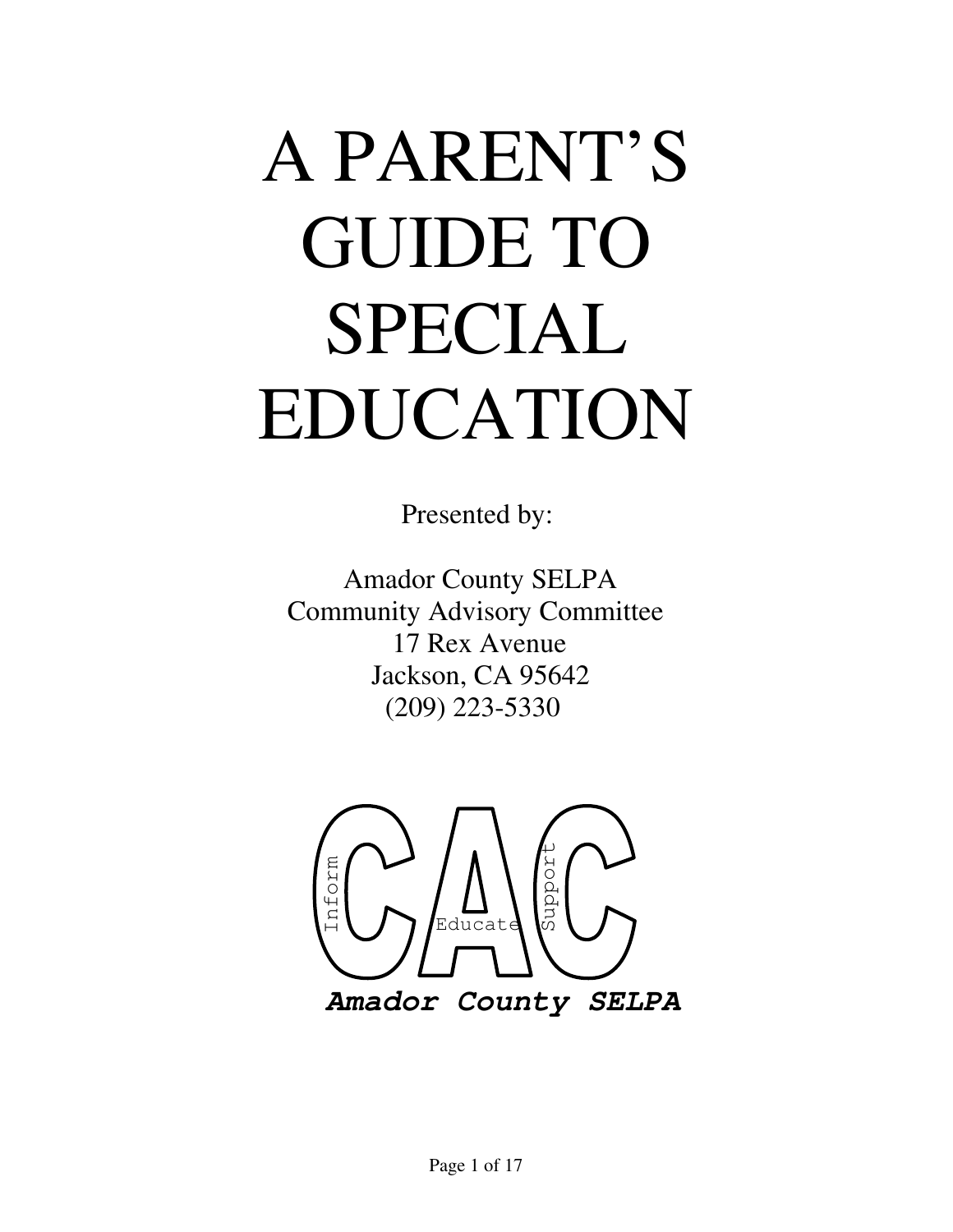

*This handbook is dedicated to parents who must meet the challenge of active participation in their child's education.* 

*It is our goal that this handbook be an effective tool in the parents' partnership with the school as they jointly develop and implement an educational program for their child.* 

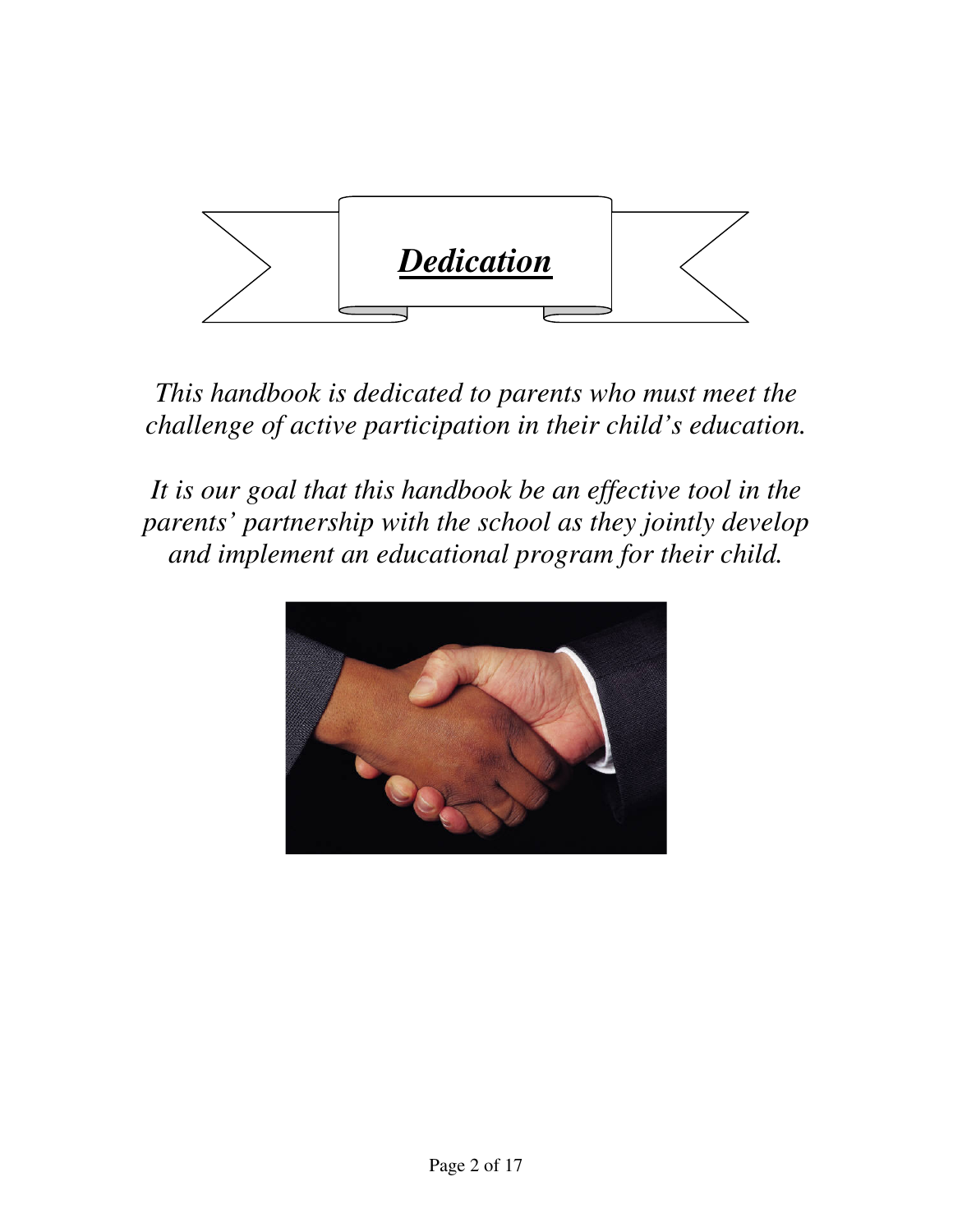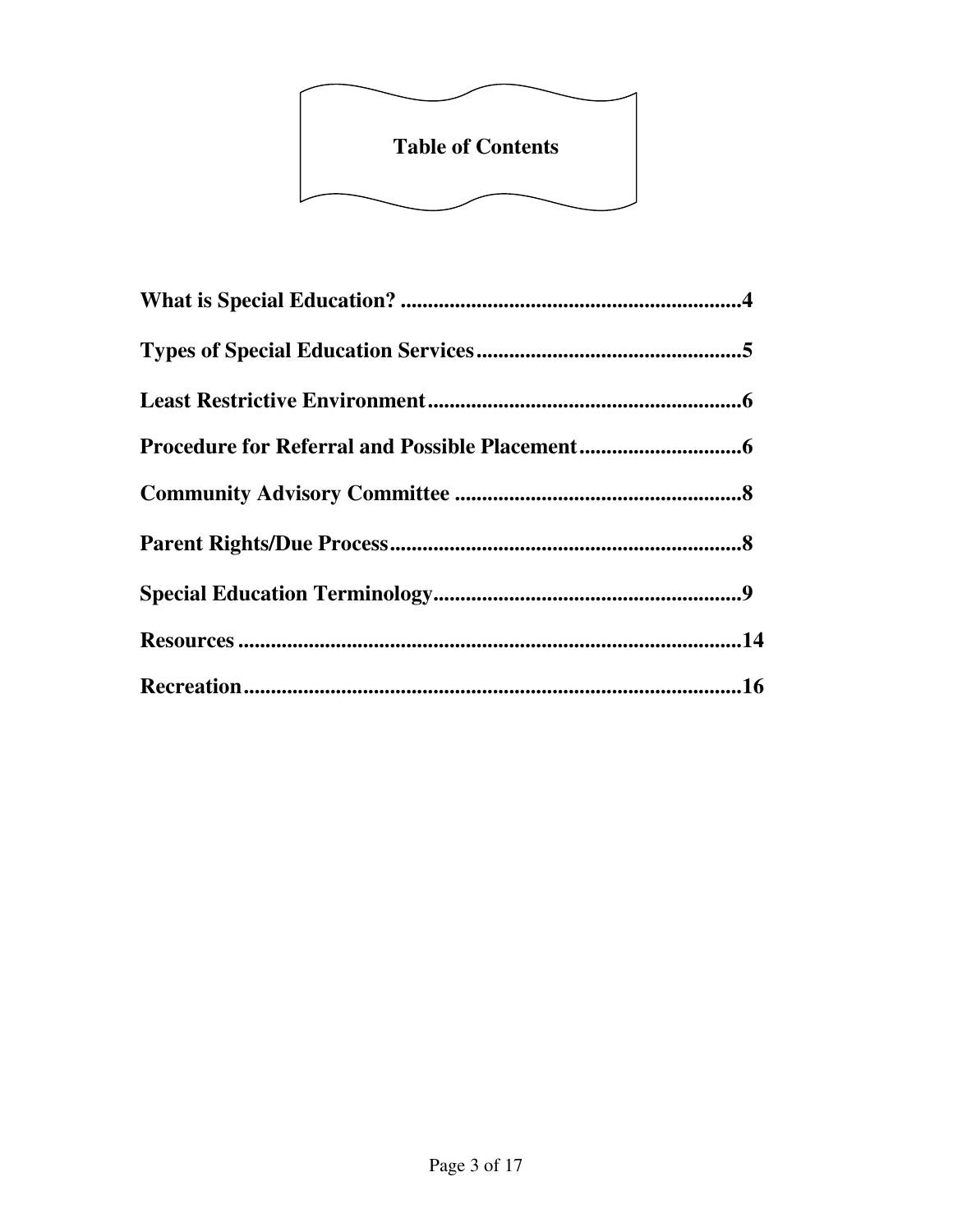## **What is Special Education?**

Special Education is an individualized education program designed to help children reach their highest potential. It is provided for children, birth through age 21, who qualify according to laws and regulations outlined by the state and federal governments.

Children received special education instruction and services according to their specific needs. Children are placed in special education programs only after resources of the regular education program have been considered and utilized when appropriate. The following is a brief description of the special education programs available to the Amador County Special Education Local Plan Area (SELPA). Severely Disabled: These programs are for children who have severe disabilities in learning and/or behavior. The following categories are:

Intellectually Disabled Multiple Disabilities Autism Emotionally Disturbed Deaf/Blind



**Physically Disabled:** Children placed in this program have a physical condition that interferes with learning and include:

> Orthopedically Impaired Other Health Impaired Visually Impaired Traumatic Brain Injured

**Communicatively Disabled:** Children in these programs have a language disability which interferes with academic achievement. Categories are:

Speech/Language Impaired Deaf Hard of Hearing Severe Disorder of Language

Learning Disabled: This program is for children with significant disabilities in learning. Categories are:

> Specific Learning Disability Mild/Moderate Disability

Low Incidence funds are granted to the SELPA based on the number of students in the following categories: Deaf, Deaf/Blind, Hard of Hearing, Visually Impaired, and Severe Orthopedically Impaired. Students in these categories can access these funds for specialized equipment and materials.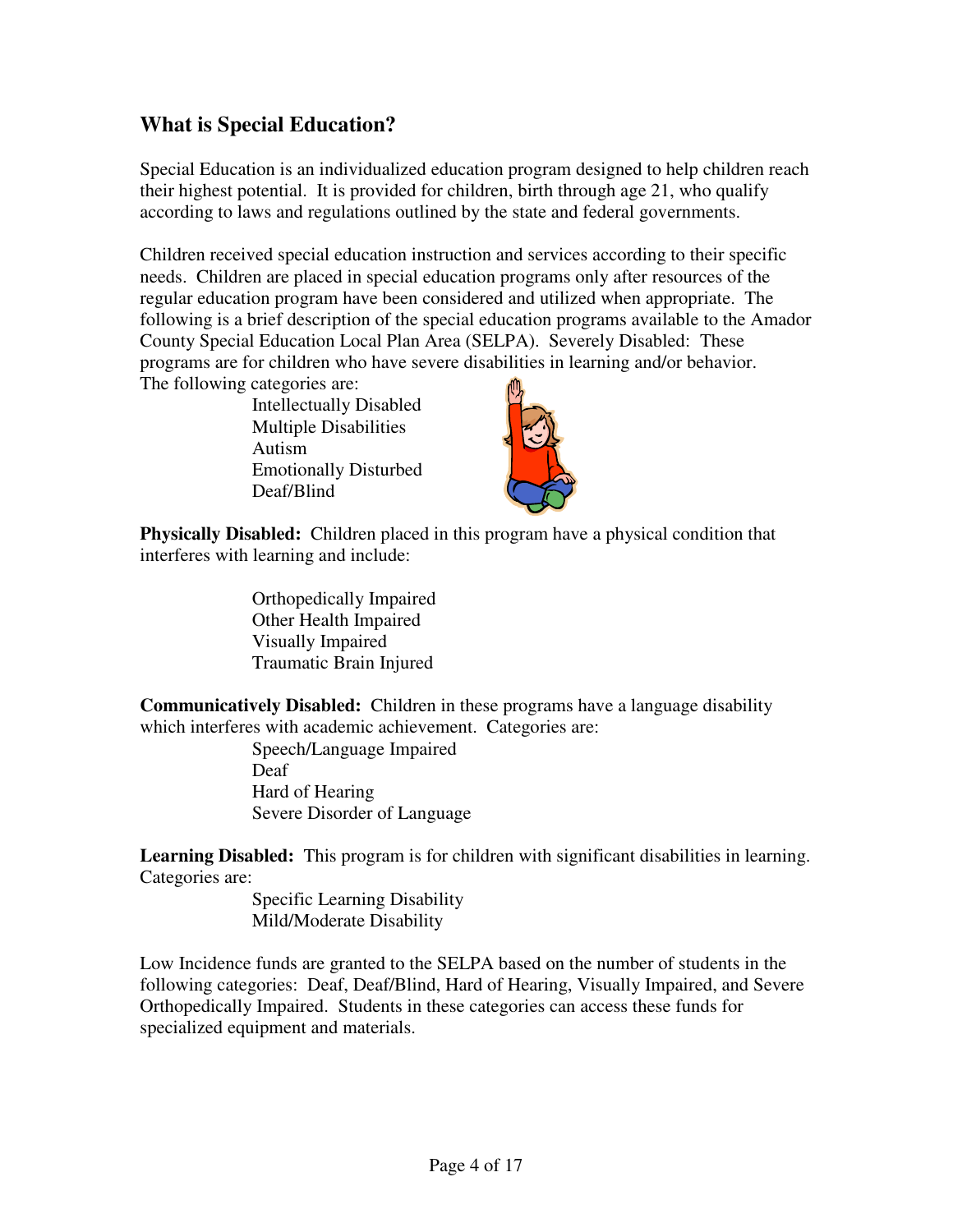# **Types of Special Education Services**

Special Education students may be served in a variety of settings depending upon needs as determined by the IEP team. Settings and services may include the following:

Special Day Classes: This is a service provided for students with more intensive needs. Students in special day classes spend the majority of their school day within that setting. The pupils are grouped according to similar instructional needs. Each special day class teacher is provided an instructional assistant whose time is spent assisting the special day class students. Students are mainstreamed or integrated into the regular education program as much as possible, based on the individual student's ability and input from staff members involved in the student's education.

DIS: Designated Instruction and Services (DIS) and related services are support services deemed necessary by the IEP team to help a student benefit from the regular classroom situation. DIS services may be provided by the regular classroom teacher, the special day class teacher, the resources specialist, or a variety of other qualified professionals. Specialized help is offered in individualized programs for students needing modified program or skill support in order to better benefit from the regular classroom instruction. DIS services include, but are not limited to:

- Language and speech development and remediation
- Audiological services
- Orientation and mobility instruction
- Instruction in the home or hospital
- Adapted Physical Education
- Physical and Occupational Therapy
- Vision Services
- Specialized driver training instruction
- Counseling and guidance
- Psychological services other than assessment and development of the individualized education program
- Parent counseling and training
- Health and nursing services
- Social worker services
- Specially designed vocational education and career development
- Recreation Services
- Transportation

**Resource Specialist Program**: Students in this program remain in the regular education classroom for most of the day. They attend the resource class for intensive work in specific areas of need. These areas are determined by observation and test results. The teacher provides instruction to each student, either individually or in small groups. Instruction can be delivered within the regular classroom or on a "pull-out" basis.

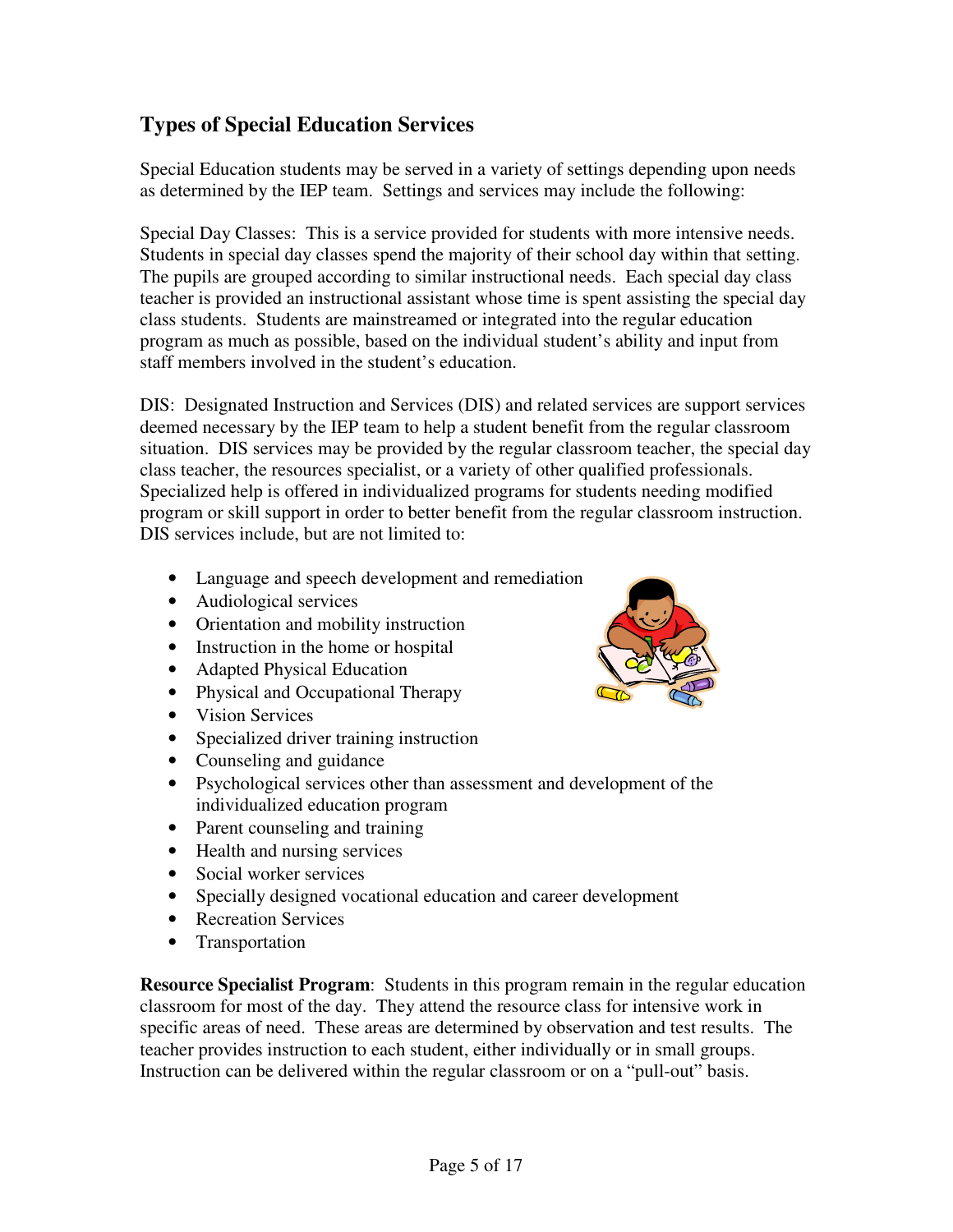**Non-Public Schools:** These services may be provided to a student with exceptional needs that are unable to be met by public education. School districts are required to try all appropriate special education settings within the Public School environment before recommending non-public school placement. Upon placement in a non-public school, parents are notified that they are responsible for notifying their local school district of any change of residence.

**State Special Schools:** Residential schools for the blind and deaf, as well as the Diagnostic Center, are located in Freemont, CA. All are operated by the State of California and offer complete diagnostic workups. Decisions to place students in these programs are based on the IEP team recommendation when no appropriate placement is available in the local area.

**Extended School Year:** Extended school year services shall be provided for each individual with exceptional needs who have unique needs and require special education and related services in excess of the regular academic year. This service is offered to help the students maintain their educational progress during summer recess as indicated by the IEP Team. The extended school year is for a minimum of 20 days.

**Infant Development Program:** Children with exceptional needs from birth to three years of age are eligible to receive these services. Parent involvement is a strong component of the "Infant Program" and services are offered in a variety of ways to accommodate each family's unique needs. A team of trained specialists provides an individualized program to meet the needs of the infant and family. To make a referral for a child who is younger than three years of age please contact…..

**Vocational/Transitional Program:** This program provides job readiness experience in diversified occupations. Classroom experiences and on-the-job training opportunities are carefully planned according to each student's abilities. All 15-year-olds must have individual transition plans in place.

# **Least Restrictive Environment**

Special Education is an integral part of the total public education system. It provides education in a manner that promotes maximum interaction between children with disabilities and children who are not disabled, and does so in a way that is appropriate to the needs of both.

# **Procedure for Referral and Possible Placement**



**Referral:** Parents of children attending school are encouraged to talk with school staff when it appears their child is not making progress. The vehicle for discussing these concerns is the Student Study Team.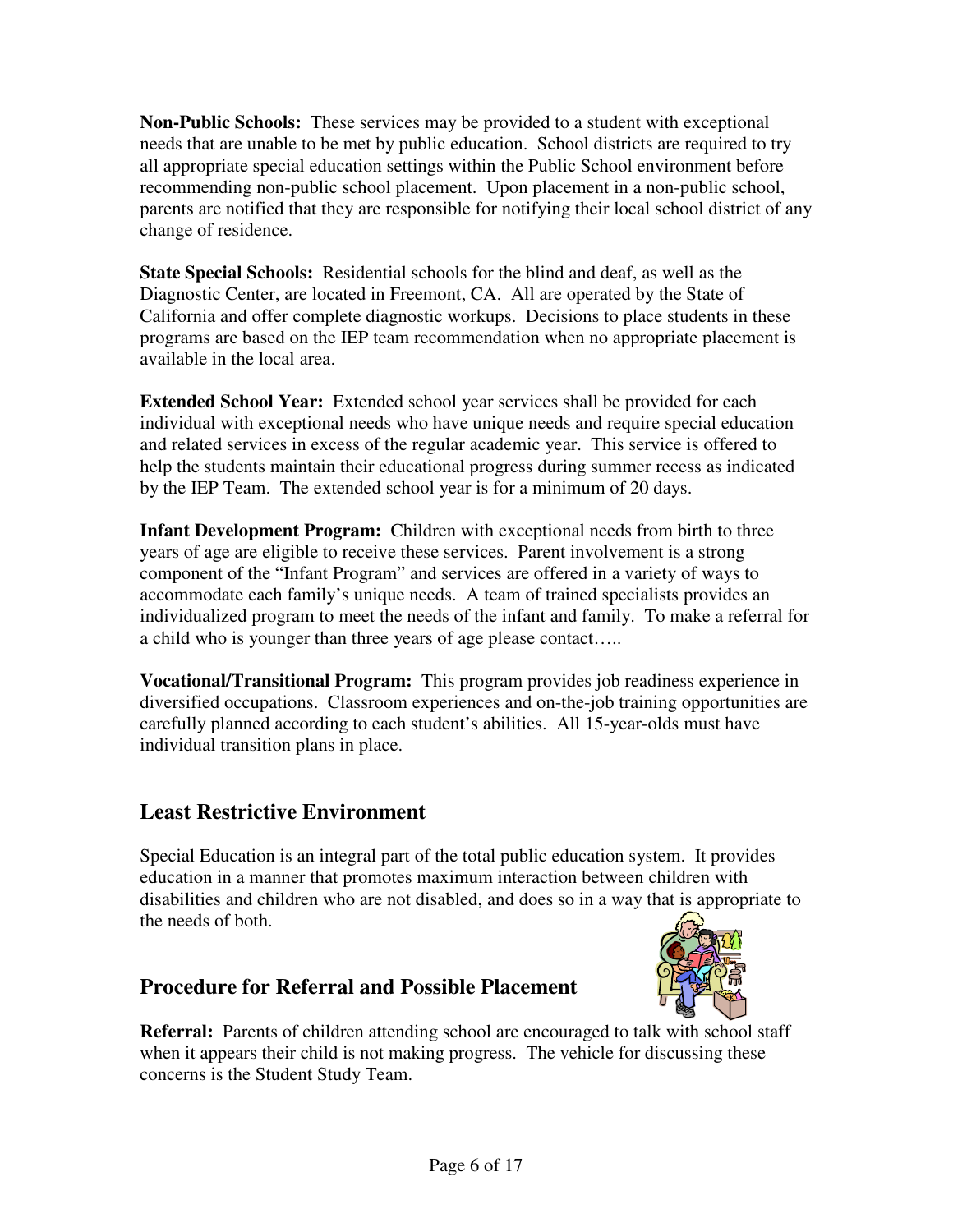**Student Study Team:** The SST is a regular education function. The team includes teachers, administrators, parents, and support staff. The team's task is to explore all available resources and make recommendations for regular program modifications.

**Referral for Assessment:** If the regular education modifications suggested through the SST meeting are unsuccessful, the parent is notified and a Referral for Assessment is completed. A parent may directly refer his or her child for an educational assessment.

**Permission to Assess:** Parents are then informed of their due process rights and the contents of the proposed assessment plan, and they are asked to give written permission to assess their child's educational skills. This written permission to assess will be secured within 15 days after the referral is received.

**Assessment**: A multidisciplinary team is designated by the SST chairperson to conduct the assessment. The team includes at least one teacher or specialist knowledgeable in the area of the suspected disability. The assessment team maintains a complete written record of all procedures, suggestions, and conclusions as to the pupil's future programming. Parent participation in the development of the assessment plan is encouraged to provide and optimum view of the student's unique needs.

**Parent Notification**: The parent will be notified and an IEP team meeting will be scheduled to discuss assessment and IEP results within 60 days of receipt of the written consent for assessment. Test information and observational data, including input from the parent and all staff members working with the child, will be present at the IEP meeting. The purpose of the meeting is to develop an educational plan that is individualized to meet each child's needs. This plan may or may not include a special education program.

**Parent Consent:** No educational placement or plan can occur without the written permission of the parent, parent representative or surrogate parent. If the parent consents in writing to special education and related services but not all of the components of the IEP, those components of the program to which the parent consented must be implemented without delay.

**Parent Hints:** It is important for you to participate and be informed in order to help plan your child's education.

- Conference with your child's teacher
- Offer some possible suggestions to motivate and stimulate your child
- Ask someone to accompany you to the IEP meeting, if you wish
- Ask questions to understand terms if you are unfamiliar with them.
- Make sure all areas are addressed that you feel are important.
- Be sure to keep all documents from y our child's IEP team meeting.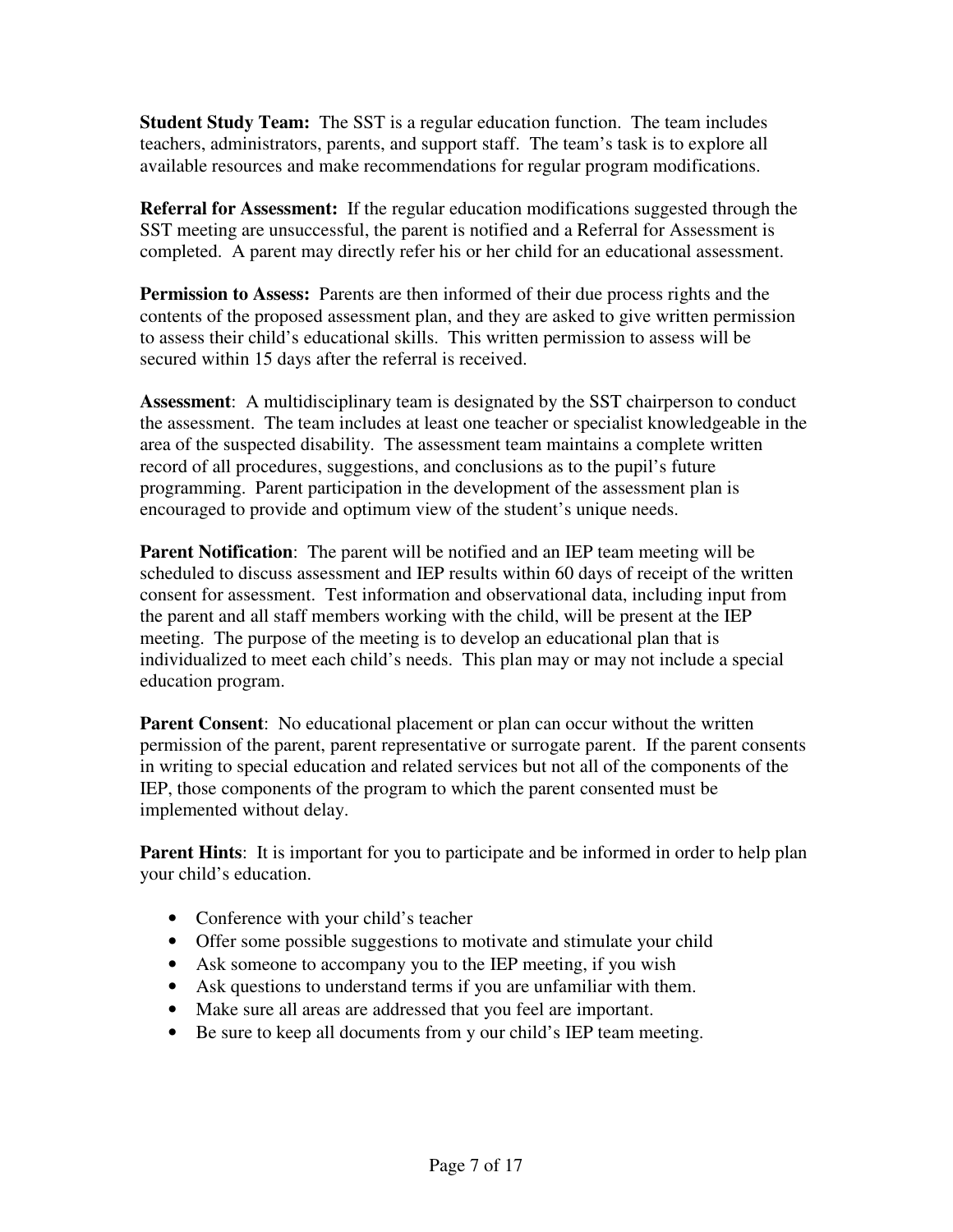# **Community Advisory Committee**

The Amador County SELPA's Community Advisory Committee (CAC) is made up of parents of children with disabilities, members of the community, students, and special education professionals who advise the school board and school district administration about special education programs.



The CAC acts in an advisory capacity to the Sacramento County SELPA with regard to:

- Developing and reviewing programs and services outlined in the local plan
- Assisting in parent education
- Promoting community awareness of individuals with exceptional needs.
- Supporting activities on behalf of children with exceptional needs.
- Facilitating communication between schools, parents, and the community.
- Assisting in parent awareness and the importance of regular school attendance.

All meetings are open to anyone interested, and we encourage your participation. Call the Amador County SELPA office for the location and time of the meetings.

### **Parent Rights/Due Process**



Parents and guardians have many rights when it comes to gathering information and making decisions regarding their child's education. A complete list of these rights is available through your special education department and accompanies the assessment plan and IEP forms. Parents also have the right to exercise a legal procedure called "due process" which allows the parent to disagree with any part of the child's special education program, ensuring implementation of the law.

It is strongly recommended that a parent try to resolve any conflicting issues through informal meetings with the district as this effort promotes better understanding and cooperation.

If there is a disagreement regarding a child's program, as determined through the IEP process, that cannot be resolved between the parent and the school district, the parent and/or the school district may initiate a due process hearing in hopes of resolving the conflict in any of these areas: assessment, program planning, placement, implementation practices, and timeline restrictions. Resolution Sessions are highly recommended at this point.

Each district has established Uniform Complaint Procedures to address complaints. This procedure is used to allege a matter, which if true, would constitute a violation of the federal or state laws or regulations governing special education and related services,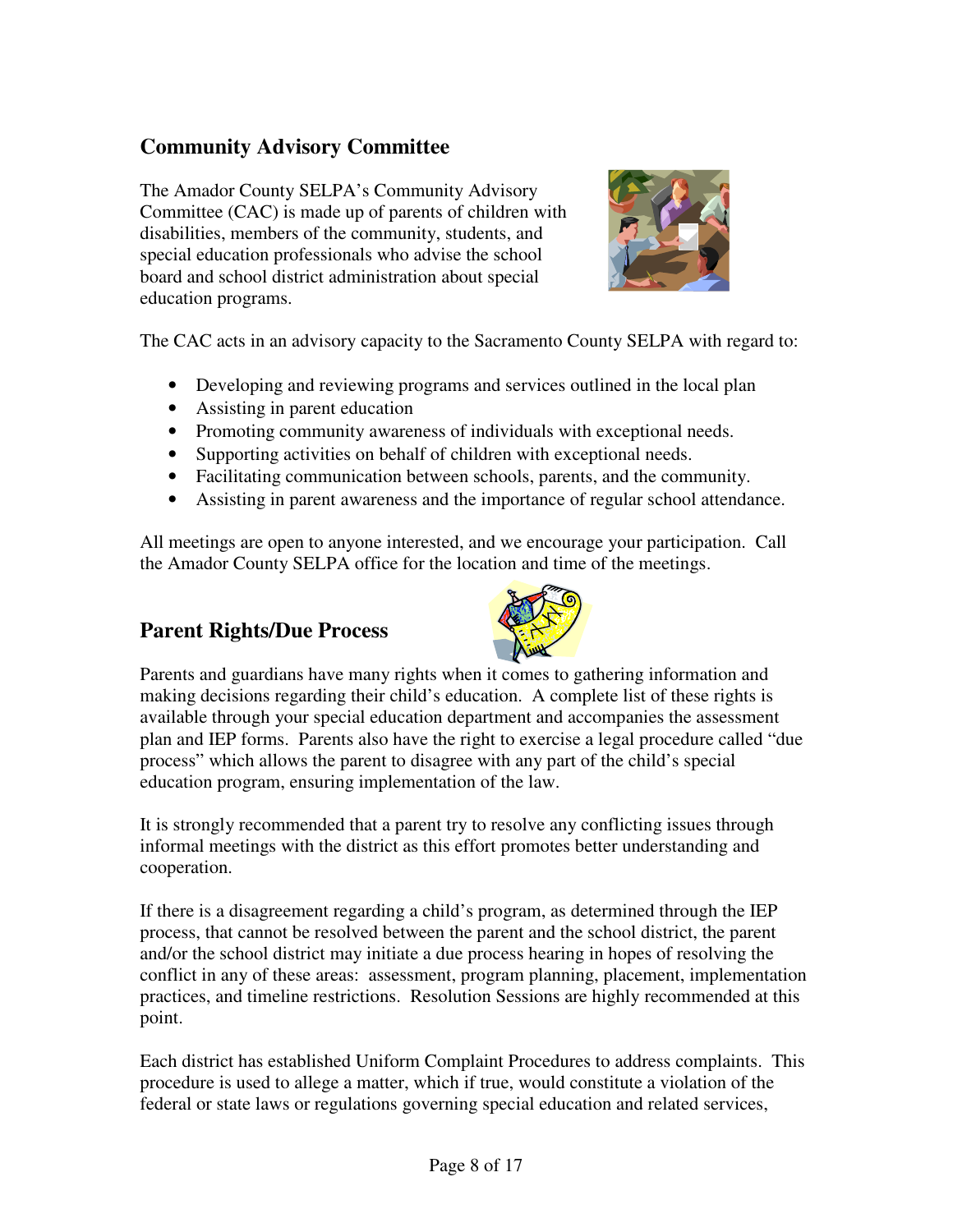including allegations of unlawful discrimination. A parent may allege a violation by the district of federal or state law or regulation by filing a written complaint with the district's superintendent.

When a parent requests a meeting of the IEP team to review the IEP, it shall be held within 30 days from the date of receipt of the written request (not counting days in July and August). Continuous contact with the personnel at your child's school may avoid the need for additional formal meetings.

Parents may present the IEP team with information concerning their child, or they may send a representative to do so. Parents are encouraged to exercise their right to participate with the IEP team in developing the IEP for their child and in determining eligibility for special education and related services.

Parents may have the right to electronically record the IEP team meeting if other members of the IEP team have been notified at least 24 hours in advance. Other members of the IEP team may also electronically record an IEP team meeting with 24 hours notice and parent permission.

Each child receiving special education services will be reviewed formally at least one time per year to determine the appropriateness of the placement, the progress made toward mastery of goals and objectives designated on the child's IEP, and any modifications of the current plan necessary to make the child as successful as possible.

Continuing special education students will be assessed by the appropriate personnel every three years (Triennial) to ensure appropriateness of placement and plan.

# **Special Education Terminology**



**Adapted Physical Education (APE):** a related service provided by an adapted physical education specialist who assists children with motor activities such as balance, climbing, and ball skills.

**Assessment**: observations and testing of children in order to identify the strengths and needs of the child, develop an appropriate education program, and monitor progress.

**Audiological Services**: related services provided by a licensed audiologist who identifies children with hearing loss and helps them to use their strengths and abilities.

**Autism**: a disability; a child with autism is extremely withdrawn, has difficulty communicating, and exhibits behaviors unique to this disorder (e.g., ritualistic behaviors, hand flicking, compulsive need for "sameness").

**Behavior Disorder**: a disability; extreme behaviors a child has that may interfere with that child's ability to learn. See also ED.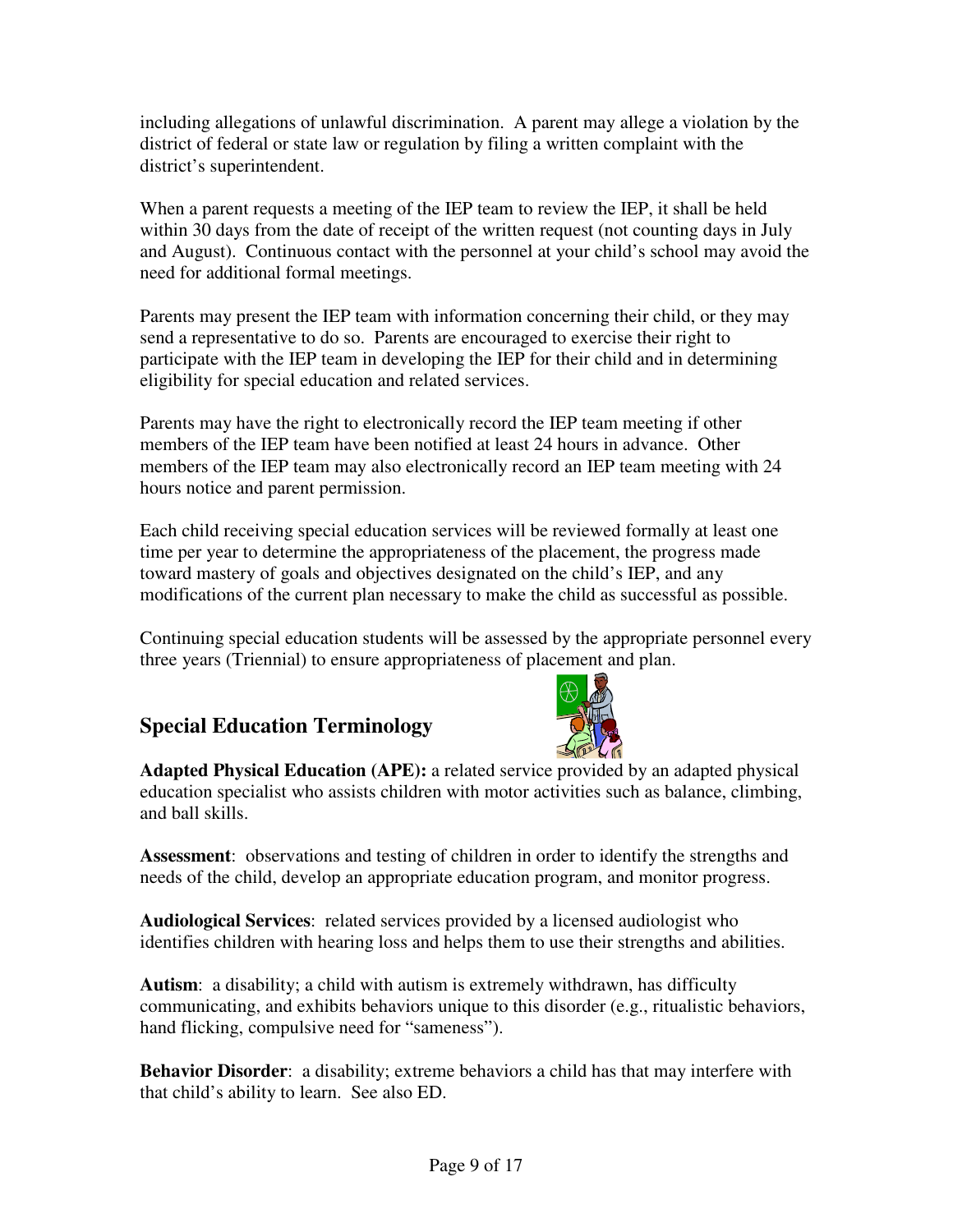**Cognition, Cognitive Skills**: Intellectual abilities such as thinking, reasoning, and understanding skills.

**Communication Handicap (CH):** a disability; difficulty with receptive (understanding) language or expressive (speaking) language to the extent that it interferes with a child's ability to learn.

**Community Advisory Committee (CAC):** a group of parents of children with disabilities, members of the community, students, and special education professionals who advise the school board and school district administration about special education programs.

**Compliance Complaint**: a complaint against a public school agency filed by a parent or other individual, or by a public agency or organization, when it is believed that the public educational agency has violated federal or state law or regulations relating to special education (e.g., not implementing the IEP as developed). The complaint may be filed either with the superintendent of the local school district or with the State Superintendent of Public Instruction.

**Criterion Referenced Tests**: tests that measure a child's ability to perform a variety of tasks according to specified criteria. These tests are not "standardized" to the performance of other children.

**Deaf-Blind (D/B):** a disability; an impairment of both vision and hearing that affects a child's ability to learn.

**Designated Instruction Services (DIS)/Related Services**: instruction and services that are determined to be necessary for the child to benefit educationally from his/her instructional program (e.g., language, speech and hearing (LSH) therapy, occupational/physical therapy (OT/PT), vision services, and specialized physical health care (SPHC) procedures).

**Due Process**: the procedures used to make sure that parents and educators make fair decisions about the identification, assessment and placement of children with disabilities; due process rights are guaranteed by the Individuals with Disabilities Act (IDEA).

**Emotional Disturbance (ED):** a disability; a behavior problem that prevents a child from learning or from getting along with other people; the behavior must occur for a long period of time and be severe.

**Fair Hearing/Due Process Hearing**: a formal hearing conducted by the Office of Administrative Hearings (OAH) to resolve a disagreement about a child's educational program; Mediation is recommended prior to the hearing, which is a formalized process.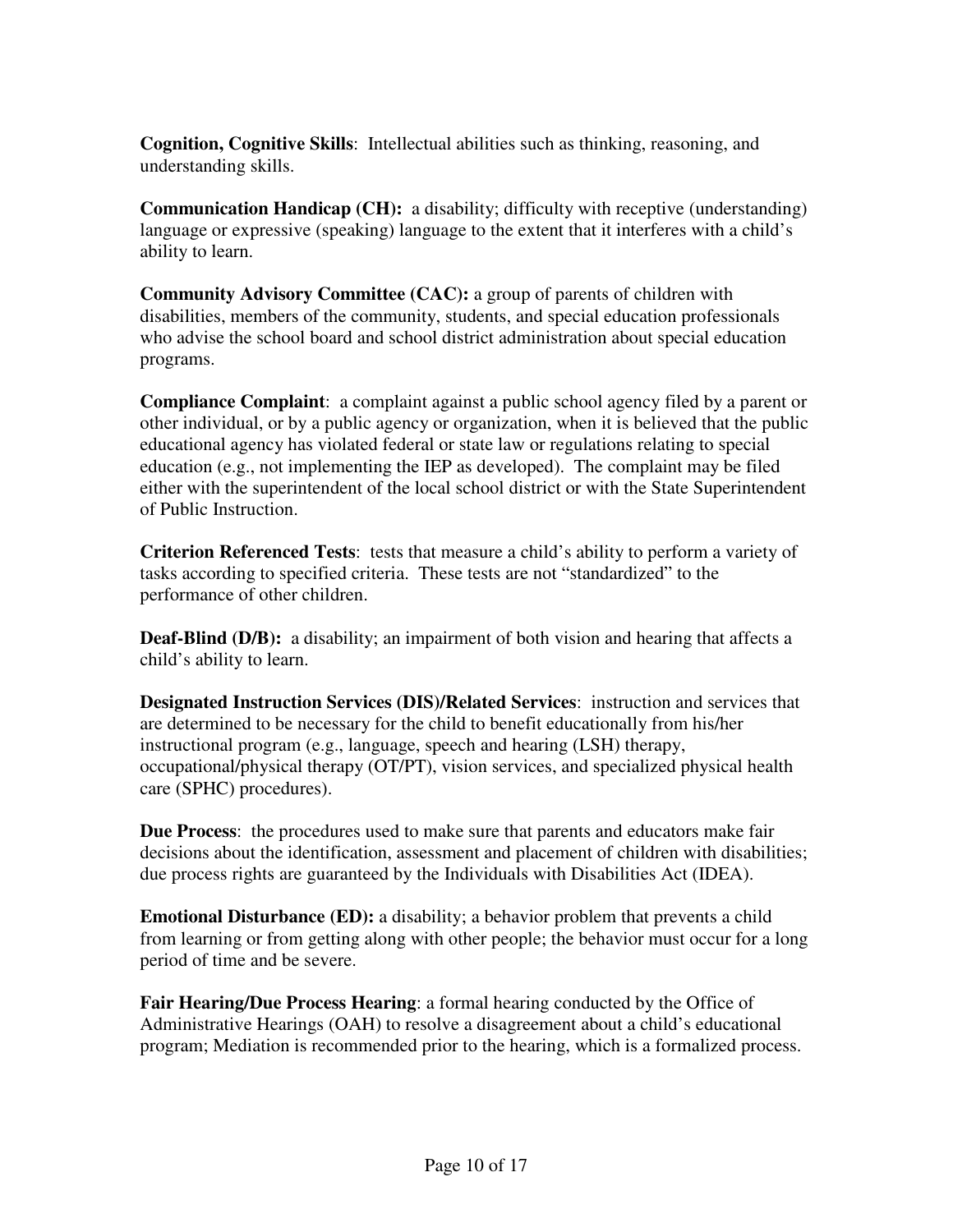**Fine Motor Skills**: those skills involving hand use or the use of small muscle groups (manipulating toys, drawing, buttoning, etc.).

**Full Inclusion**: a term meaning that children with disabilities spend their entire day in a general education classroom.

**Gross Motor Skills**: those skills involving the use of large muscle groups (rolling, crawling, sitting, walking, etc.).

**Hearing Impairment (DEAF, HOH):** a disability; hearing loss which interferes with a child's ability to understand or use language and that affects his/her learning.

**Individuals with Disabilities Act (IDEA):** calls for all procedural safeguards to be established and maintained by each non-educational and educational agency that provides education, related services, or both, to children who are individuals with exceptional needs (formally called PL94-14).

**Individual Education Program (IEP):** a written document that states a child's current level of educational performance, specifies annual goals and short-term instructional objectives, and identifies appropriate services needed to meet the goals.

Other agencies that have their own individualized plans:



Individualized Care Plan – Medicaid Individualized Family Service Plan (IFSP) – all agencies, for ages birth to three years old Individualized Program Plan (IPP) – Department of Developmental Services, Regional Center Individualized Transition Plan – all agencies, for ages 15 and over; Supplemental Security Income (SSI) Individualized Written Rehabilitation Plan – Vocational Rehabilitation Treatment Plan – Health Department

**Informed Consent**: a parent's written permission to assess or place a child in a special education program.

**Integration**: the joining of two groups that were previously separated; in this case, nondisabled children and children with disabilities. A child who is placed in a special day class (SDC) has opportunities to interact and learn with non-disabled peers. These interactions can occur in the regular education classroom or during non-academic activities such as recess and lunch.

**Intellectual Disability (Formerly MR):** a disability; a delay in a child's ability to learn and to function independently in his/her every day environment; the disability can be mild/moderate or severe/profound; previous terms used include Educable Mentally Retarded (ER) and Trainable Mentally Retarded (TMR).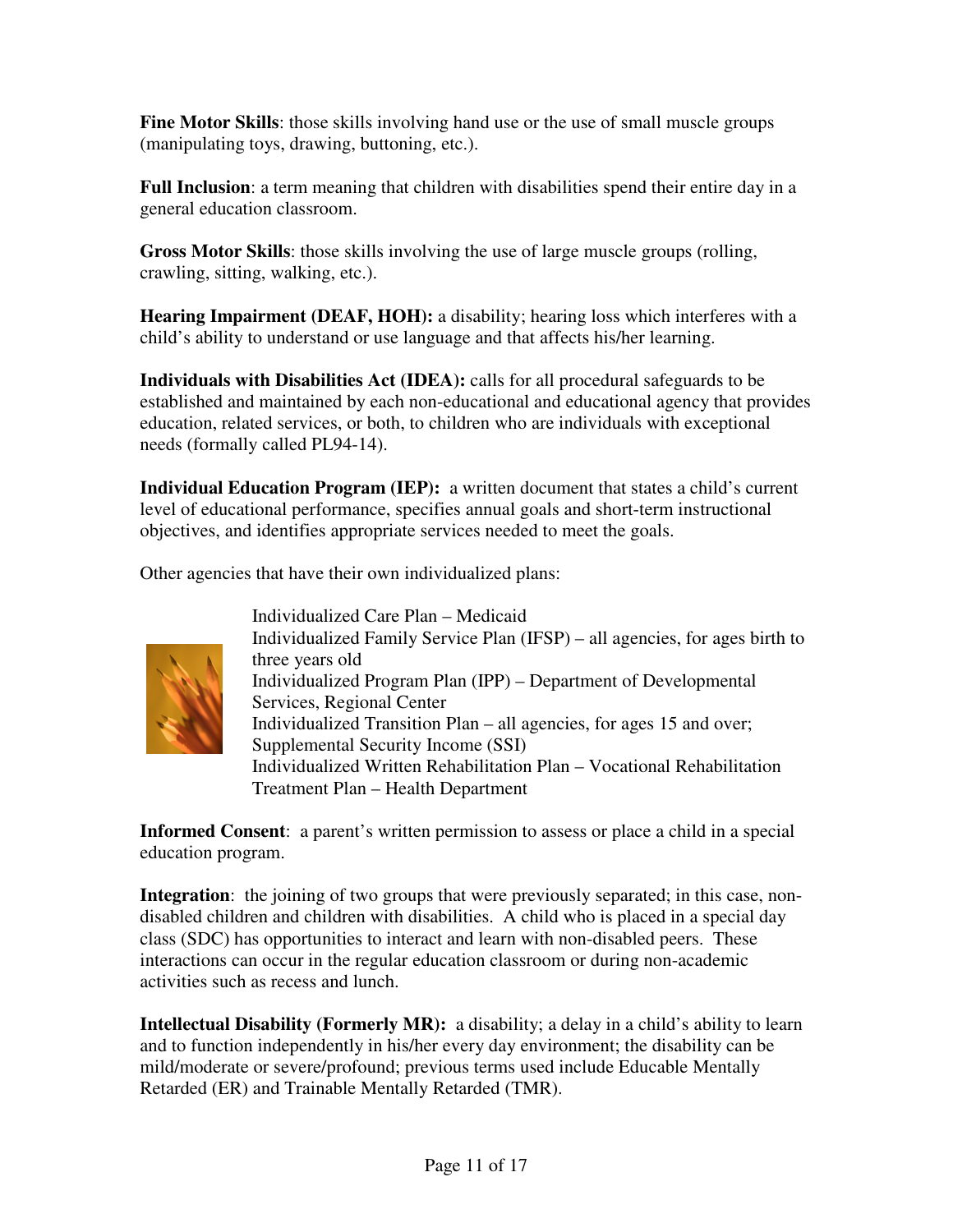**Language Delay**: a lag or slowness in the development of a child's ability to use or to understand language.

**Learning Disability (LD/LH):** a disability; problem using language, remembering, concentrating, following instructions, reading, calculating, or learning through listening or looking.

**Least Restrictive Environment (LRE):** a term meaning that children with disabilities must be educated (to the maximum extent appropriate) with children who are not disabled.

**Mainstream/Inclusion/Integration**: terms meaning that children with disabilities spend as much time as is appropriate in a regular education classroom.

**Mediation**: an informal meeting that is held when parents and school district personnel cannot agree on a child's educational program; this step comes before a due process hearing.

**Multidisciplinary**: assessment of a child that involves a number of different professionals.

**Multi-handicapped**: a disability; a child with two or more disabilities.

**Nursing Services**: a related service provided by a school nurse who focuses on healthrelated concerns.

**Occupational Therapy (OT):** a related service provided by a licensed occupational therapist who assists children with fine motor activities and every day tasks like eating, dressing, and hand use.

**Orientation and Mobility (O&M, O/M):** a related service provided by an orientation and mobility specialist who teaches children with visual impairments how to know their position in space and how to move from place to place.

**Orthopedic Impairment (OI):** a physical disability; a child's difficulty getting around his/her environment without adaptive equipment.

**Parent Counseling/Parent Training**: a service in which parents receive help in understanding the special needs of their children.

**Pervasive Development Disorder (PDD):** a neurological disorder that causes difficulty in talking, playing with other children, and relating to others, including their family.

**Physical Therapy (PT):** a related service provided by a licensed physical therapist who assists children with gross motor activities such as rolling, sitting, and walking.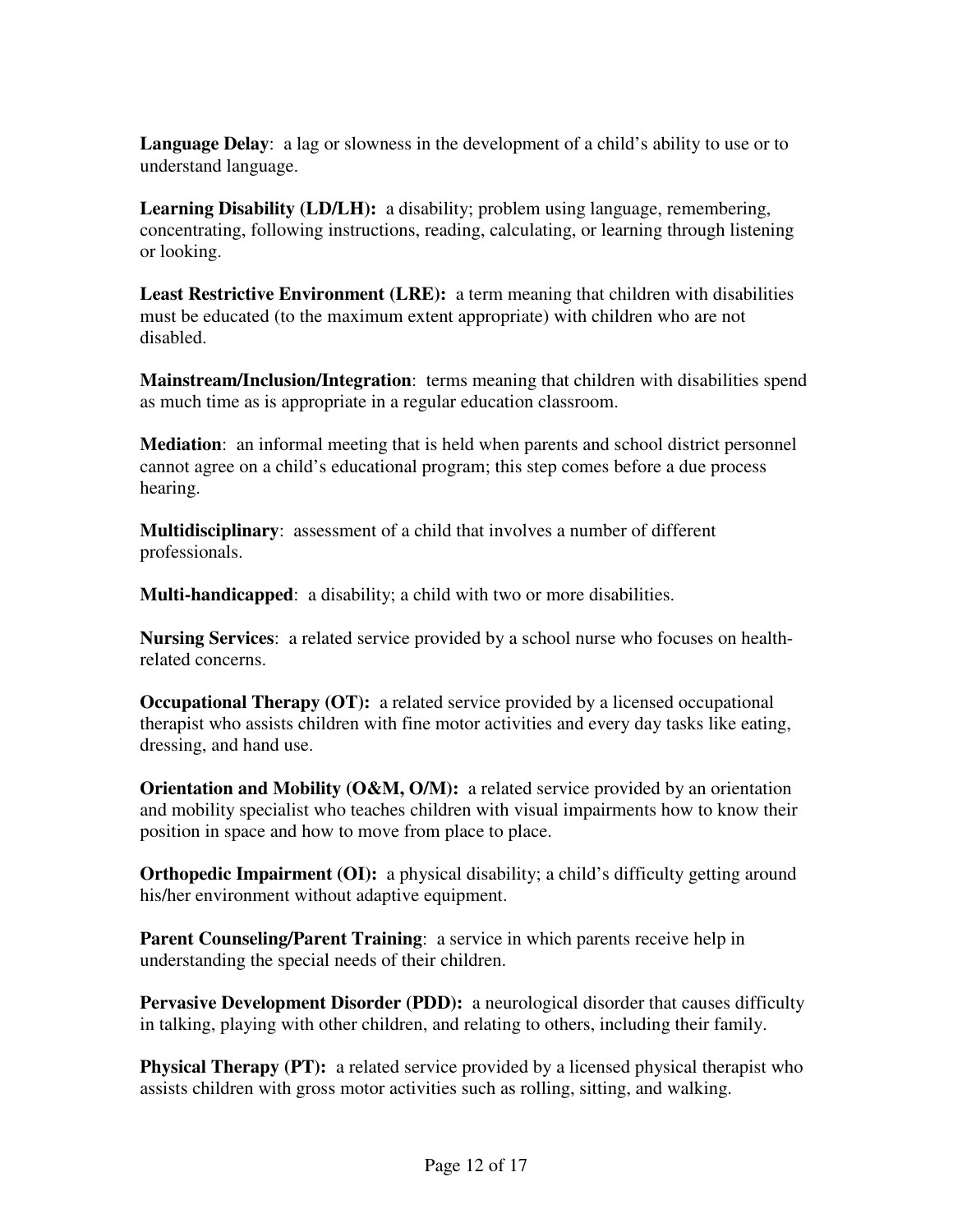**Placement:** when a child is assigned to a special education classroom or to other special education services; placement occurs after the IEP is written.

**Preschool:** refers to classrooms that serve children ages three to five years old.

**Program Specialist**: a specialist who is knowledgeable about special education and available programs, and is responsible for assuring that children receive needed available services and full educational opportunity.

**Psychological Services**: related services provided by a school psychologist, which include educational assessment and support for children and parents.

**Referral**: a recommendation for assessment to determine if a specialized service is required and at what level.

**Related Services/Designated Instructional Services (DIS):** a term referring to support services children may need in order to benefit from their educational program.

**Resource Room:** a special education classroom for children who are in a regular classroom for more than half of the school day.

**Reverse Mainstreaming**: when non-disabled children go to the special education classroom to play and learn with children who are disabled.

**Self-Help Skills**: a term relating to those skills associated with feeding, dressing, and toileting.

**Self-Contained Classroom**: a special education classroom where children receive instruction in all developmental and academic areas.

**Severe Disorder of Language (SDL):** see CH \*Note: Listed on IEP under Specific Learning Disorder.

**Social Skills/Socialization**: those skills associated with how children get along with adults and peers in home, school and community settings; with young children it also refers to their play skills.

**Special Day Class (SDC):** a classroom that is appropriate for children who would benefit from specialized services for over half of the school day; the children receive most of their instruction from a special education teacher.

**Special Education:** instruction that is adapted to teach children with special needs.

**Special Needs:** children with special needs are children who must have special adaptations made to their instruction in order to learn and reach their potential.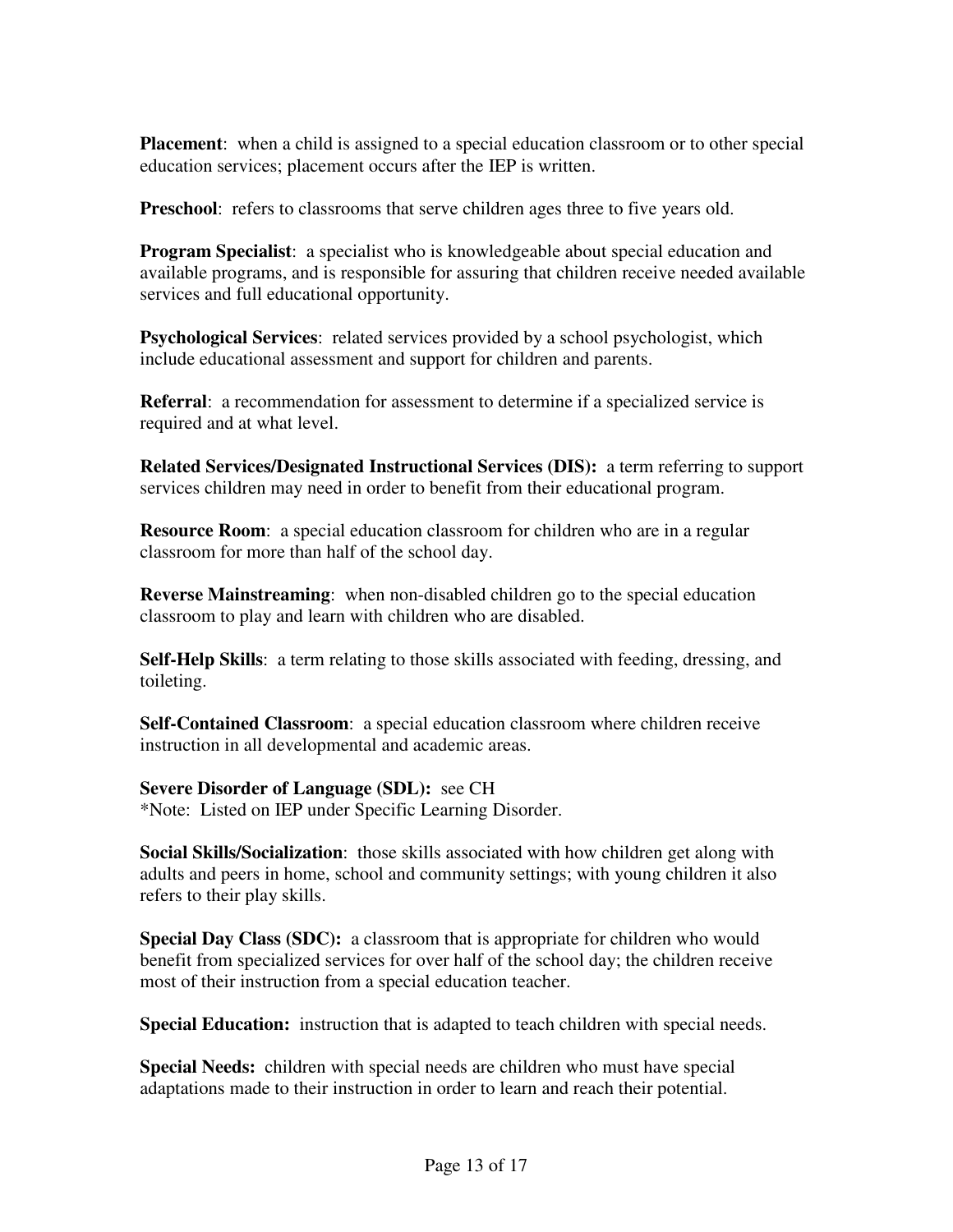**Specialized Physical Health Care (SPHC) Services**: medical procedures required by a child while at school (e.g., tracheotomy care, gastrostomy tube feeding, catheterization, oxygen, etc.).

**Speech Therapy/Speech, Language, Hearing (SLH) Services**: related services provided by a remedial language and speech therapist or a speech pathologist that helps children learn to communicate.

**Standardized Tests**: tests used to measure a child's abilities in relationship to other children.

**Transdisciplinary Team**: a number of professionals working together, often with a parent, teaching each other while working with children with disabilities.

**Transition**: a time in a person's life when he/she moves from one educational program to another.

**Traumatic Brain Injured (TBI):** a disability due to acquired injury to the brain by an external physical force.

**Vision Services**: related services provided by a teacher of the visually impaired who helps children use their visual abilities efficiently and provides specialized instruction to blind and visually impaired children.

**Visually Impaired (VI-Blind):** a disability; a vision loss that affects a child's ability to learn. Functionally Blind: The child acquires most information through actual and auditory means. Functionally low vision: The child acquired most information through vision.

### **Resources**

The Resource Connection 10877 Conductor Blvd. Sutter Creek, CA 95685 209-223-1624 theresourceconnection.net

Family Resource Network 5250 Claremont Ave Suite 239 Stockton, CA 95207 209-472-3674 www.frcn.org

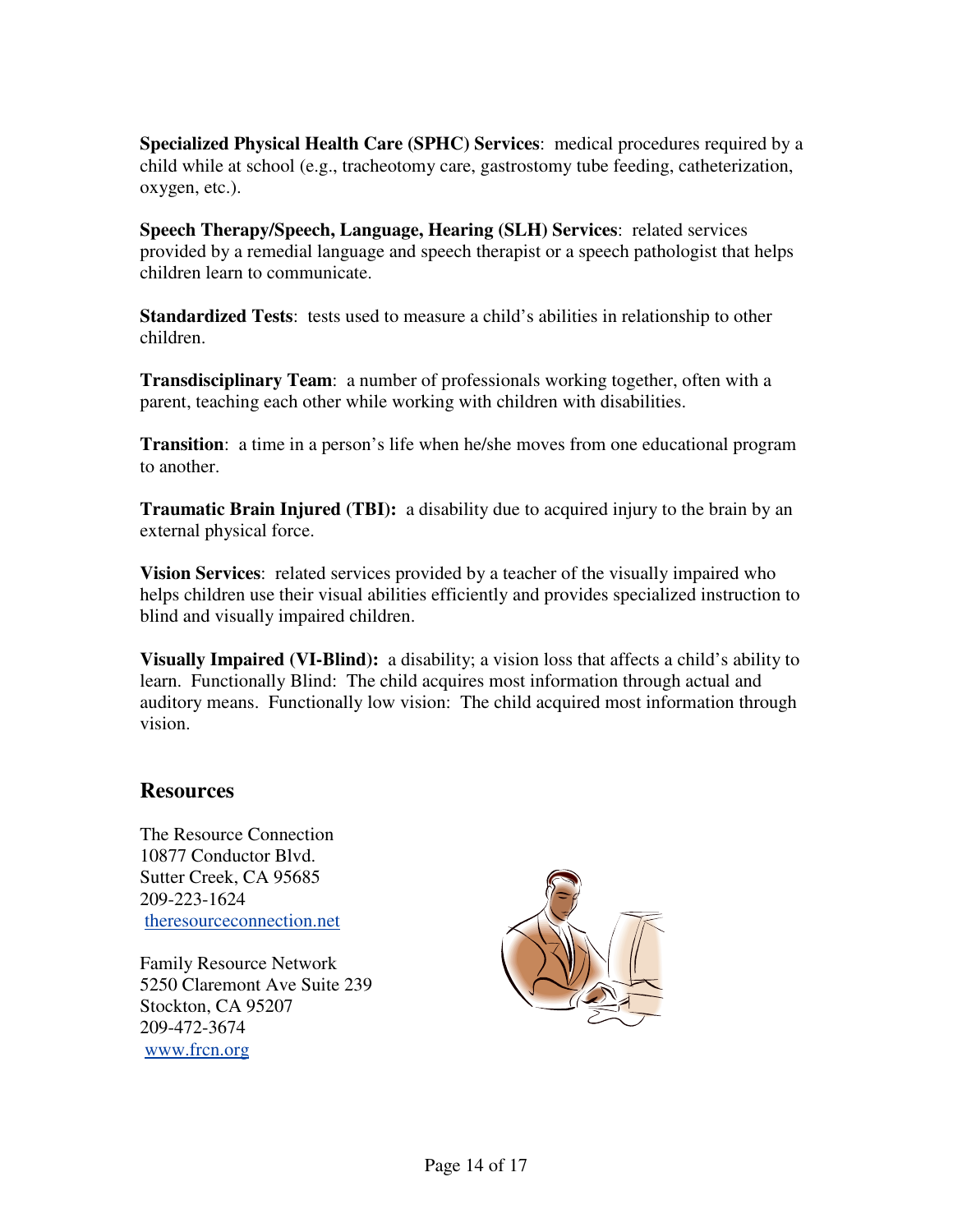HARP Learning Institute Valley Springs, CA 209-772-3771 www.harpinstitue.com www.learning-aids.com

The USAA Educational Foundation www.ussaedfoundation.org

Amador-Tuolumne Community Action Agency (ATCAA) 209-223-1485 www.atcaa.org

Children's Inclusive Care Council (CICC) of Amador and Calaveras 209-257-5338

Early Start Amador Early Intervention Specialist 209-472-3674

Valley Mountain Regional Center (VMRC) 209-754-1871

California Department of Education (CDE) www.cde.ca.gov

C.H.A.D.D. of Greater Sacramento 2795 E. Bidwell St Suite 100-221 Folsom, CA 95630 888-759-9758 CHADD.net

Developmental Disabilities Area Board Area VI 2529 West March Lane Suite 105 Stockton,CA 95207 209-473-6930 areaboard6.ca.gov

Office of Administrative Hearings (OAH) 2349 Gateway Oaks Drive Suite 200 Sacramento, CA 95833 916-263-0550 dgs.ca.gov

 NorCAL Center on Deafness 4708 Roseville Suite 111 North Highlands, CA 95660

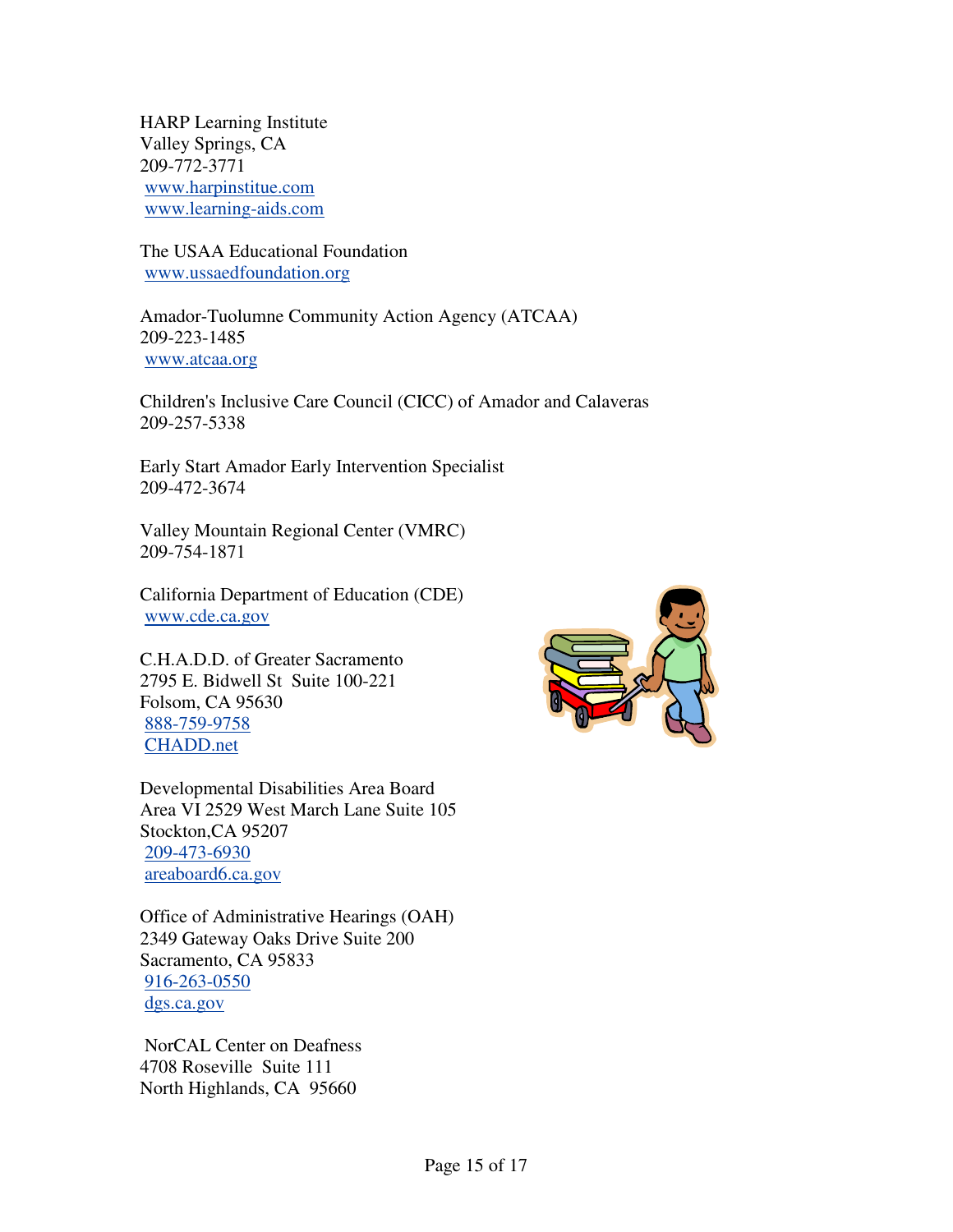916-349-7500 916-993-3048 www.norcalcenter.org

Disability Resources Agency for Independent Living 67 Linoberg Street suite A Sonora, CA 95370 209-532-0963 www.rehab.cahwnet.gov

Sacramento InAlliance, Inc. 6950 21st Ave. Sacramento, CA 95820 916-381-1300 inallianceinc.com

Head Start Amador 975 Broadway Jackson, Ca 95642 209-223-7333

First 5 Amador 1001 Shopping Dr Jackson, CA 95642 209-257-1092 www.first5amador.com

### **Recreation**

Girl Scouts girlscoutschcc.org risa.burmich@girlscoutschcc.org

Parks & Recreation Department Amador County Recreation Agency 10877 Conductor Blvd Suite 100, Sutter Creek, Ca 95685 209-233-6349 www. goarca.com

Arc of Amador County 75 Academy Drive, Sutter Creek, CA 95685 209-267-5978